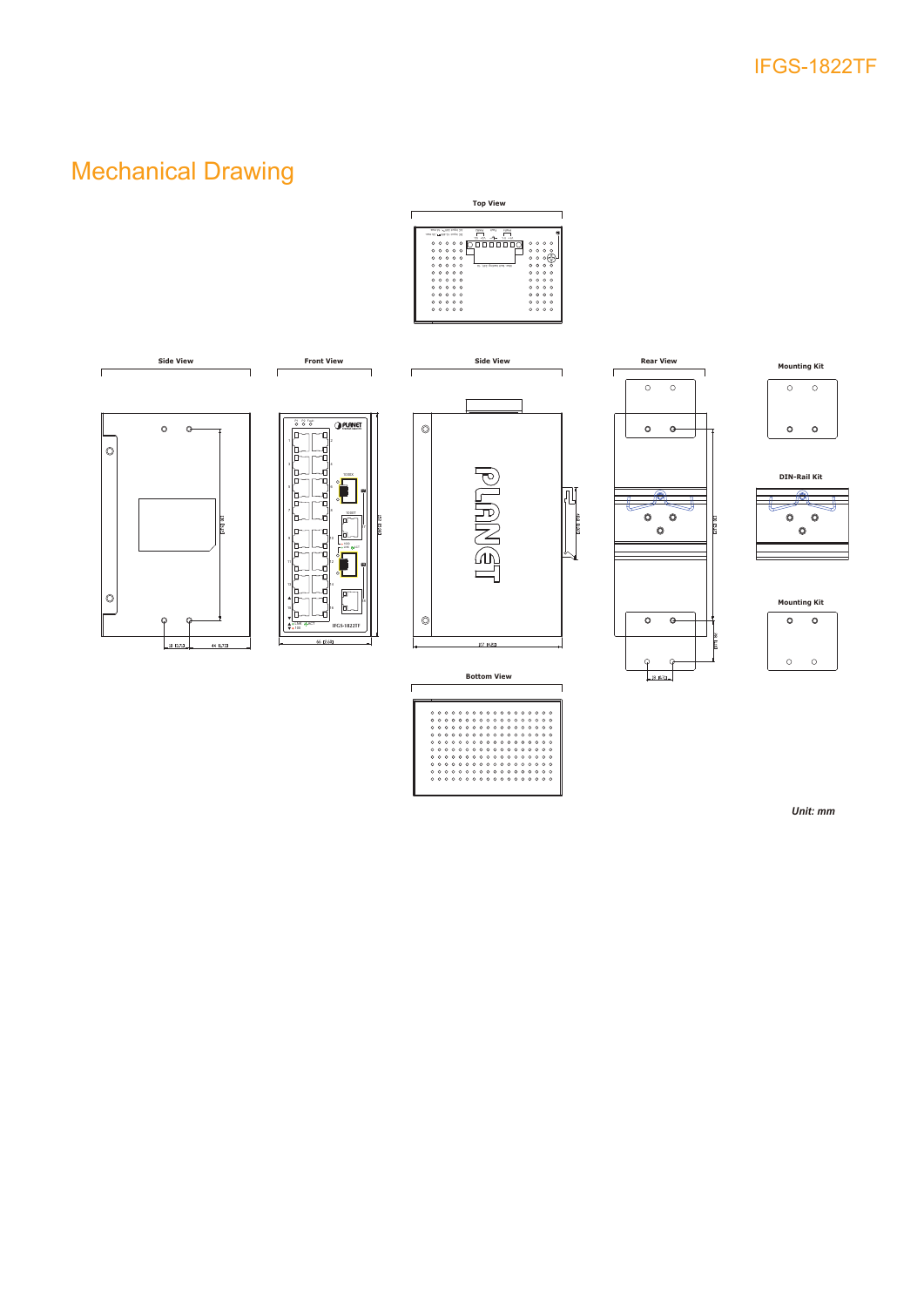# **Specifications**

| Product                              | IFGS-1822TF                                                                                                                                                                                                                            |
|--------------------------------------|----------------------------------------------------------------------------------------------------------------------------------------------------------------------------------------------------------------------------------------|
| <b>Hardware Specifications</b>       |                                                                                                                                                                                                                                        |
| <b>Fast Ethernet Copper Ports</b>    | 16 10/100BASE-TX RJ45 auto-MDI/MDI-X ports                                                                                                                                                                                             |
| <b>Gigabit Ethernet Copper Ports</b> | Two 10/100/1000BASE-T RJ45 auto-MDI/MDI-X ports (shared with Port-17 and Port-18)                                                                                                                                                      |
| <b>SFP Slots</b>                     | Two 1000BASE-SX/LX/BX SFP interfaces (shared with Port-17 and Port-18)                                                                                                                                                                 |
| <b>Switch Architecture</b>           | Store-and-Forward                                                                                                                                                                                                                      |
| Switch Fabric                        | 7.2Gbps (non-blocking)                                                                                                                                                                                                                 |
| Throughput (packet per second)       | 5.36Mpps@ 64 bytes                                                                                                                                                                                                                     |
| <b>Address Table</b>                 | 16K entries, automatic source address learning and aging                                                                                                                                                                               |
| <b>Shared Data Buffer</b>            | 4Mbits                                                                                                                                                                                                                                 |
| <b>Flow Control</b>                  | IEEE 802.3x pause frame for full duplex<br>Back pressure for half duplex                                                                                                                                                               |
| <b>ESD Protection</b>                | 6KV DC                                                                                                                                                                                                                                 |
| Enclosure                            | IP30 metal case                                                                                                                                                                                                                        |
| Installation                         | DIN-rail kit and wall-mount kit                                                                                                                                                                                                        |
| Connector                            | Removable 6-pin terminal block for power input<br>Pin 1/2 for Power 1, Pin 3/4 for fault alarm, Pin 5/6 for Power 2                                                                                                                    |
| Alarm                                | One relay output for power failure. Alarm relay current carry ability: 1A @ 24V DC                                                                                                                                                     |
| Dimensions (W x D x H)               | 66 x 107 x 152 mm                                                                                                                                                                                                                      |
| Weight                               | 300g                                                                                                                                                                                                                                   |
| <b>Power Requirements</b>            | Dual 12~48V DC or one 24V AC                                                                                                                                                                                                           |
| <b>Power Consumption</b>             | Max. 6.3 watts/21.4BTU (Ethernet full loading)                                                                                                                                                                                         |
| <b>Standards Conformance</b>         |                                                                                                                                                                                                                                        |
| <b>Regulatory Compliance</b>         | FCC Part 15 Class A, CE                                                                                                                                                                                                                |
| PoE Power Output                     | 30 watts                                                                                                                                                                                                                               |
| <b>Stability Testing</b>             | IEC60068-2-32 (free fall)<br>IEC60068-2-27 (shock)<br>IEC60068-2-6 (vibration)                                                                                                                                                         |
| <b>Standards Compliance</b>          | IEEE 802.3 10BASE-T<br>IEEE 802.3u 100BASE-TX<br>IEEE 802.3ab Gigabit 1000T<br>IEEE 802.3z Gigabit SX/LX<br>IEEE 802.3x flow control and back pressure<br>IEEE 802.1p Class of Service<br>IEEE 802.3az Energy Efficient Ethernet (EEE) |
| Environment                          |                                                                                                                                                                                                                                        |
| <b>Operating Temperature</b>         | $-40 \sim 75$ degrees C                                                                                                                                                                                                                |
| Storage Temperature                  | $-40 \sim 85$ degrees C                                                                                                                                                                                                                |
| Humidity                             | $5 \sim 95\%$ (non-condensing)                                                                                                                                                                                                         |

## Ordering Information

IFGS-1822TF Art. N° 158952 Industrial 16-Port 10/100TX + 2-Port Gigabit TP/SFP Combo Ethernet Switch (-40~75 degrees C)

## Related Products

| <b>ISW-1600T</b> | Art. N° 158951 | △ Industrial 16-Port 10/100TX Fast Ethernet Switch (-40~75 degrees C)                        |
|------------------|----------------|----------------------------------------------------------------------------------------------|
| IGS-20040MT      | Art. N° 150999 | Industrial L2+ 16-Port 10/100/1000T + 4-Port 100/1000X SFP Managed Switch (-40~75 degrees C) |